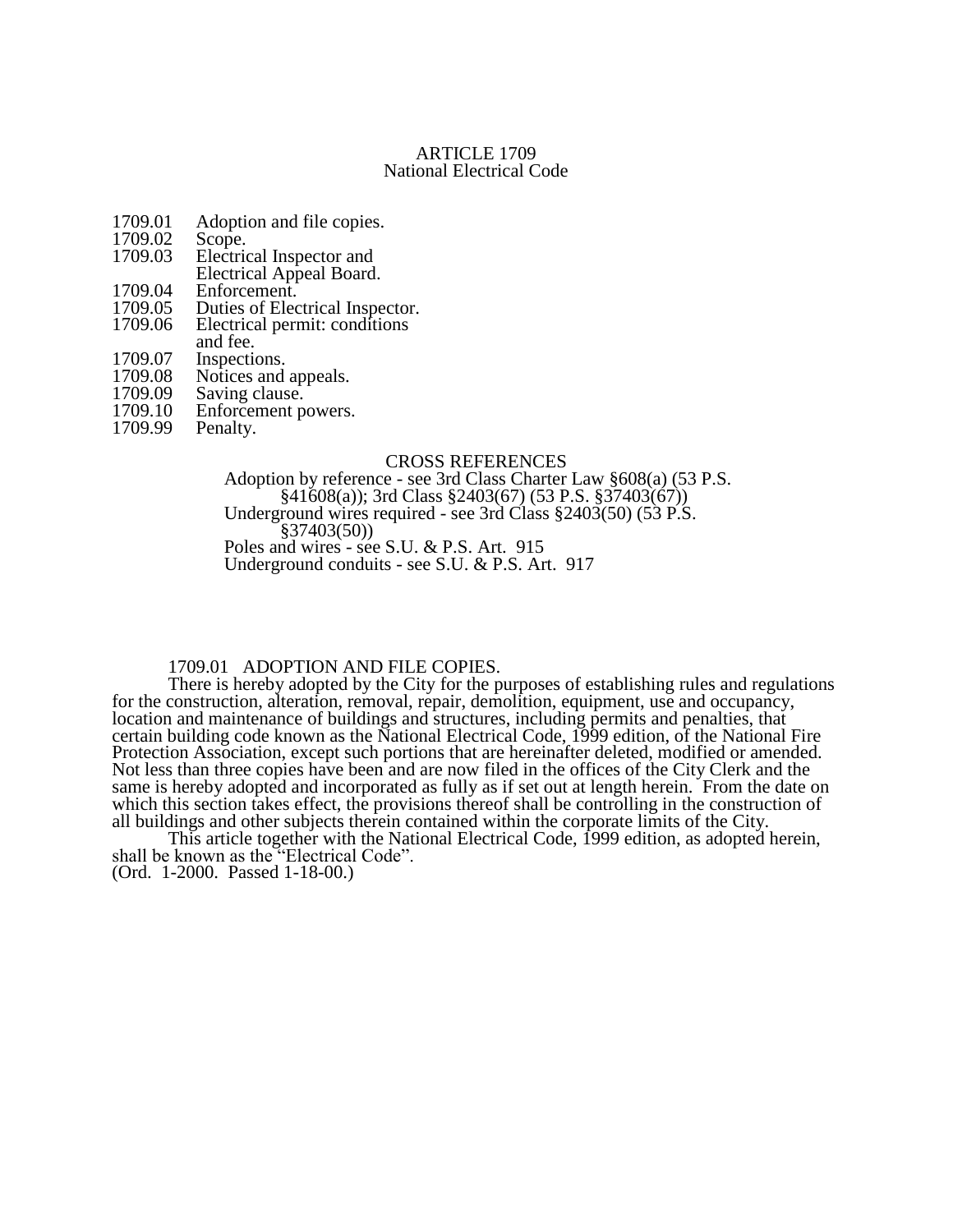## 1709.02 SCOPE.

(a) "Electrical wiring systems" include all electrical apparatus, electrical wiring, electrical fixtures and electrical supplies used as a part of any installation for the transmission or utilization of electrical energy. This shall include all equipment necessary to operate the physical plant, ventilating, heating, air conditioning, refrigerating and water heating systems provided such term does not include portable lamps, electrical appliances and special manufacturing equipment separable from permanently fixed plug-in receptacles.

(b) All electrical wiring systems installed in new buildings, additions to existing buildings and remodeling work where removal of the flooring or wall or ceiling covering exposes the studding, joists or rafters and in yards and parking lots shall be installed in conformity with the National Electrical Code as amended. (Ord. 6-1977 §2. Passed 3-1-77.)

(c) All other electrical additions or renovations, where removal of the surface building construction is not required, other than the minimum opening necessary to make the installations, shall comply with the National Electrical Code as amended, subject to the discretion of the Department of Fire/Rescue Services, insofar as methods and materials are concerned.

(d) Rules and Regulations. The Director of the Department of Fire/Rescue Services is hereby empowered to promulgate such rules and regulations in accordance with the provisions of the National Electrical Code as may be required, and any rule or regulation so promulgated shall have the same force and effect as the Code, but no person shall be bound thereby until such rule or regulation has been posted in a conspicuous place at the main office of the Department and in the Codes Administration office, for a period of not less than five business days except that presentation to any person of a written copy of any rule or regulation shall be in lieu of the above stated posting requirement as to that person.

(Ord. 18-1988 §2. Passed 10-4-88.)

1709.03 ELECTRICAL INSPECTOR AND ELECTRICAL APPEAL BOARD. The office of Electrical Inspector in the Department of Fire/Rescue Services is hereby created and the executive official in charge shall be known as the Electrical Inspector. (Ord. 18-1988 §3. Passed 10-4-88; Ord. 1-2000. Passed 1-18-00.)

#### 1709.04 ENFORCEMENT.

Enforcement provisions of the Electrical Code shall rest with the Electrical Inspector or his duly authorized representative. (Ord. 6-1977 §4. Passed 3-1-77.)

# 1709.05 DUTIES OF ELECTRICAL INSPECTOR.<br>(a) The Electrical Inspector shall enforce all provi

The Electrical Inspector shall enforce all provisions of the Electrical Code. He shall receive applications for permits and issue permits. To enforce compliance with law he shall issue such notices or orders as may be necessary and shall require the production of such books, records and compliance certificate of a certified inspection agency from applicants for permits or the holders of permits as may be necessary to insure compliance with respect to permits and fees. (Ord. 18-1988 §4. Passed 10-4-88.)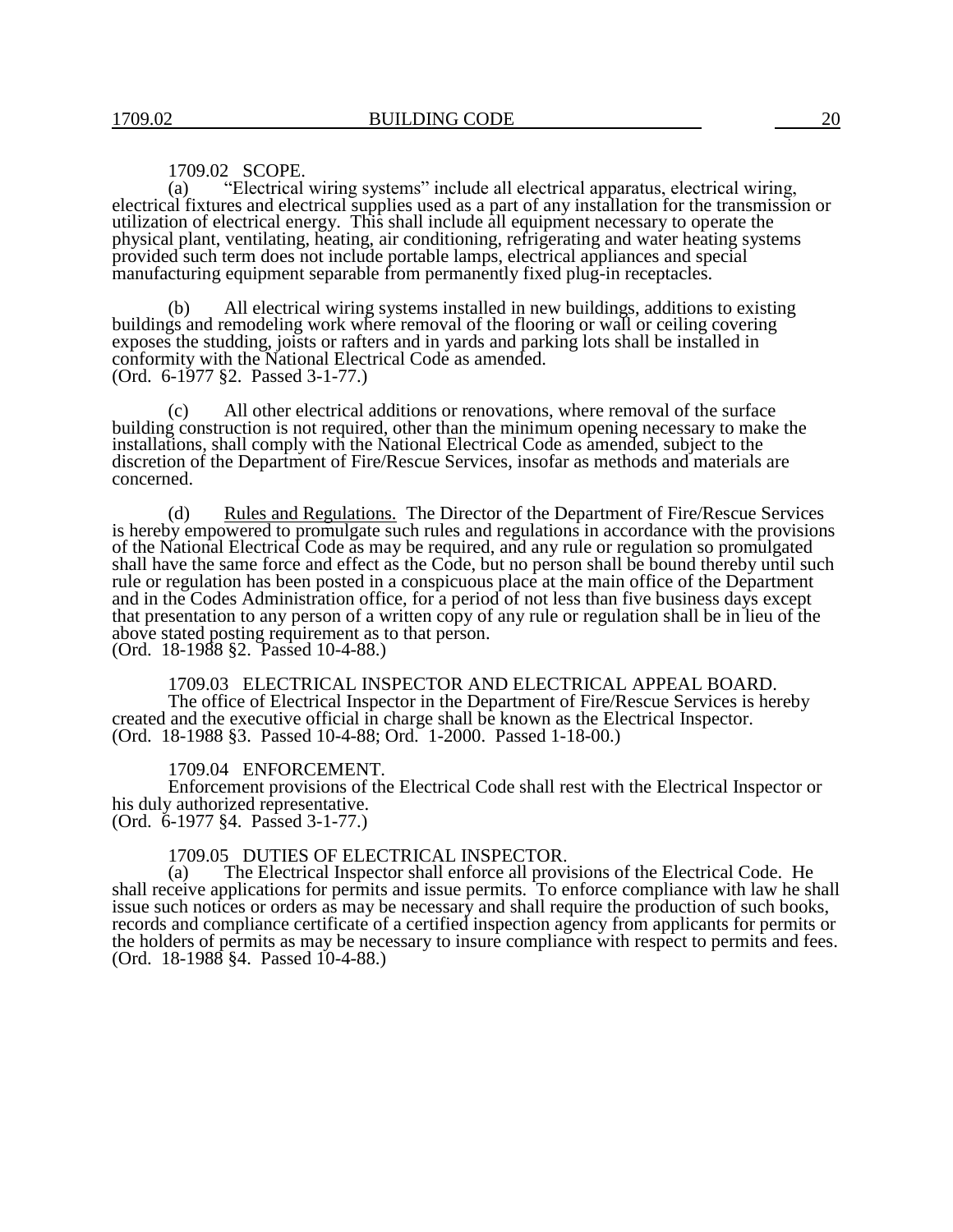(b) Inspections to insure compliance with this Electrical Code shall be made by the Electrical Inspector or his duly appointed assistant. Persons owning industrial or manufacturing facilities requiring large and complex electrical wiring systems may make application for annual permit, as further defined in Section 1709.06(i), which permit shall relieve them from the inspection requirements of this section. If firms or corporations can demonstrate to the satisfaction of the Electrical Inspector that such firm or corporation regularly employ competent personnel qualified to make such installations, alterations and extensions, and that it is the policy of such firm or corporation that all electrical wiring systems conform to the standards of the Electrical Code, the Electrical Inspector shall issue such annual permit. The Electrical Inspector may, at reasonable times, inspect the electrical wiring of such facilities to determine whether they are in conformity with the Electrical Code.

(c) The Electrical Inspector shall keep comprehensive records of applications, of permits issued, of inspections made, or reports rendered and of all notices or orders issued. He shall retain on file copies of required plans and all documents relating to electrical work so long as any part of the building or structure to which they relate may be in existence.

(d) All records shall be open to public inspection for good and sufficient reasons at the stated office hours, but shall not be removed from the office of the Electrical Inspector without his written consent.

(e) The Electrical Inspector shall make written reports annually to the members of Council, including statements of inspections made, permits issued or orders promulgated. (Ord. 6-1977 §5. Passed 3-1-77.)

1709.06 ELECTRICAL PERMIT: CONDITIONS AND FEE.

(a) A permit as required by the Electrical Code shall be issued by the Electrical Inspector or his agent for the installation, construction, alteration or extension of an electrical wiring system or component thereof to the firm or individual who intends to do the actual electrical work.

(b) The application for an electrical job permit shall be accompanied by a sketch, wiring diagram, or written description of the work to be done, depending upon the complexity of the job. The information presented shall be in sufficient detail to enable the Electrical Inspector to determine that the proposed work will conform to the requirements of the Electrical Code. If, in the course of the work, it is found necessary to make any changes from the plans and specifications on which a permit has been issued, amended plans and specifications shall be submitted and a supplementary permit, subject to the same conditions applicable to the original application for permit, shall be issued to cover the change. (Ord. 6-1977 §6. Passed 3-1-77.)

(c) Fees for the construction, alteration or extension of electrical wiring systems shall be in accordance with the fee schedule established by the BOCA National Building Code, 1999 edition, Section 112.3.1, as is otherwise adopted and amended by resolution of Council, and this fee shall be in addition to and separate from the required building permit fees. (Ord. 1-2000. Passed 1-18-00.)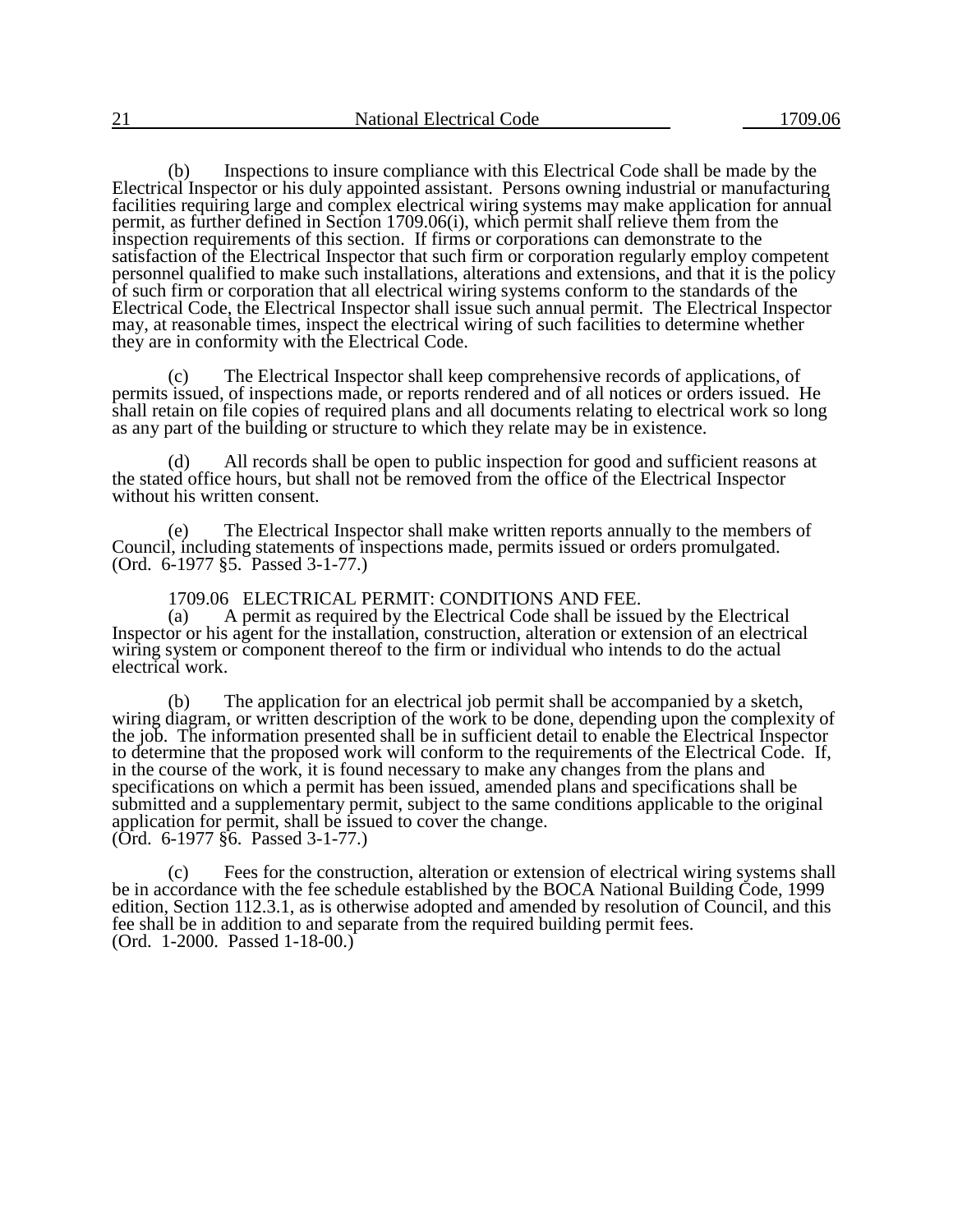(d) All required permit applications shall be filed before starting work. On installations of any emergency nature only, this requirement may be waived providing that on the next working day, a permit must be obtained for this emergency work. A brief explanation of the emergency work to be performed shall also be forwarded to the Electrical Inspector for his approval.

(e) An amendment to the original permit shall be required if the scope of the work covered by the original permit is changed. Any additional fee required because of a change in the estimated cost of the work or an amendment to the work as originally proposed shall be submitted to the Electrical Inspector not later than one week after the completion of the work. (Ord. 6-1977 §6. Passed 3-1-77.)

(f) Before any permit is issued, the applicant shall designate an inspection agency using inspectors certified by the International Association of Electrical Inspectors through Educational Testing Services testing that shall provide the final certificate of approval. The applicant may change the inspection agency only with the written approval of the Electrical Inspector. (Ord. 18-1988 §5. Passed 10-4-88.)

(g) A permit shall not be required for the replacement of existing sockets, lamps, controls, motors or fuses where no additional wiring is involved.

(h) If after issuance of a permit, the work has not been started within ninety days, or subsequent to the starting thereof has been discontinued for a period of six months, such permit shall become void. (Ord. 6-1977 §6. Passed 3-1-77.)

(i) Persons owning industrial or manufacturing facilities requiring large and complex electrical wiring systems may make application for an annual permit relieving them from the requirements of Sections 1709.06 and 1709.07. If the Electrical Inspector is satisfied that such person employ full-time competent personnel, skilled in electrical maintenance work to make such installations, alterations and extensions, and that all electrical wiring systems conform to the standards of the Electrical Code, he shall issue an annual permit. This permit shall be considered a company permit and there shall be a flat fee of one hundred dollars (\$100.00) payable on or before January 1 of each year. It is not the intent of an annual company permit to cover work done by any part-time or outside electrical contractor retained by an industrial or manufacturing concern.

(Ord. 18-1988 §5. Passed 10-4-88.)

## 1709.07 INSPECTIONS.

(a) Electrical inspections on work over one hundred dollars (\$100.00) in value shall be made and approved by the Electrical Inspector. (Ord. 18-1988 §6. Passed 10-4-88.)

(b) Inspections shall not be required for the replacement of existing sockets, lamps, controls, motors or fuses where no additional wiring is involved.

(c) In order to safeguard persons and property against the hazards incident to defective electrical wiring and apparatus that are or may now be in existence within the City, the Electrical Inspector is hereby given the duty to inspect such existing wiring when public interest so requires. Should the existing electrical wiring system be found defective or unsafe, the system or portion of the system shall be disconnected until it is corrected and made to comply with the provisions of the Electrical Code and in accordance with this article.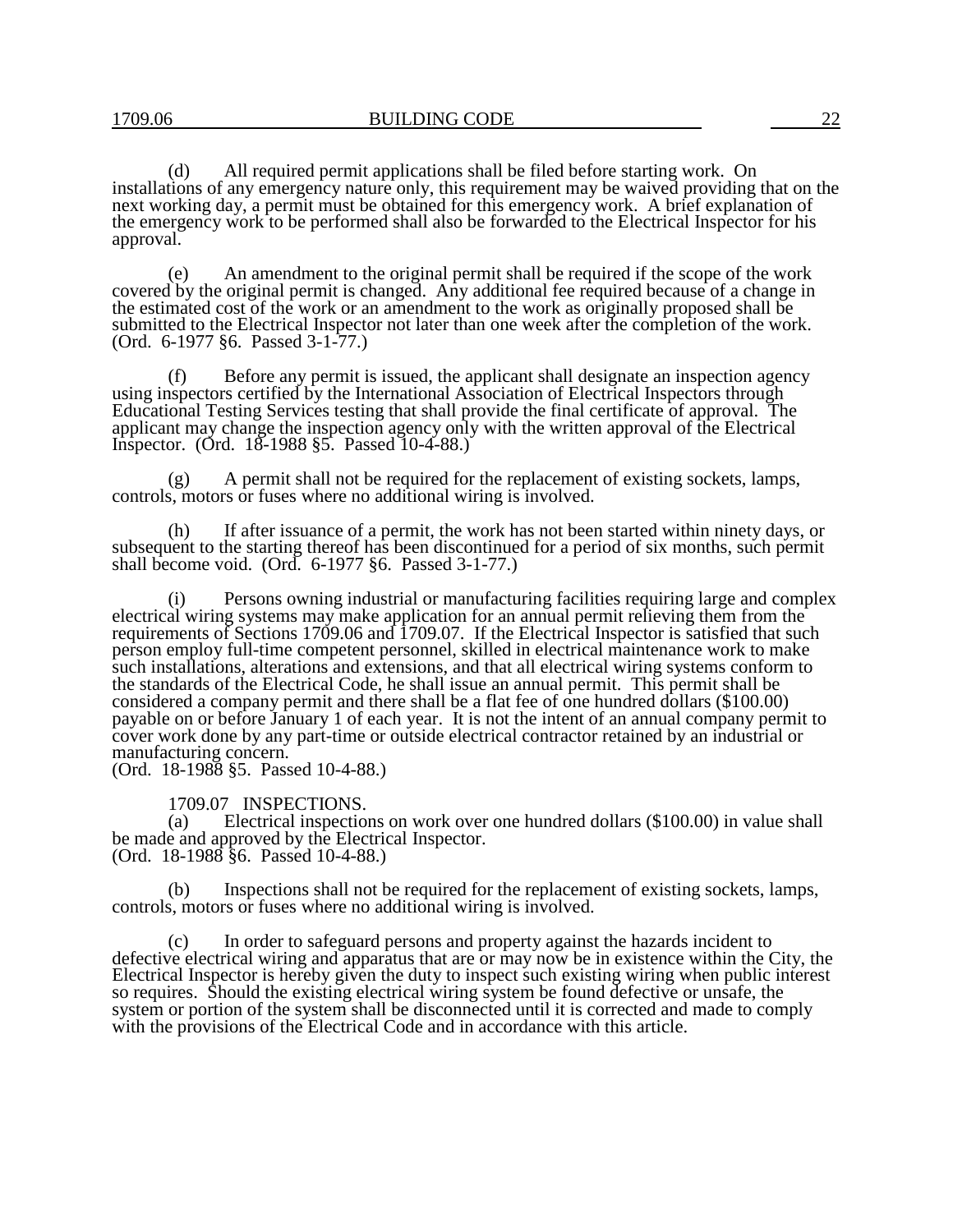(d) The Electrical Inspector, or his duly authorized City representative, may inspect any electrical construction, installation, addition or extension, regardless of value.

(e) When the premises to be inspected is not regularly inhabited during normal working hours, it shall be the Electrical Contractor's responsibility to arrange for entry of the authorized inspector. (Ord. 6-1977 §7. Passed 3-1-77.)

1709.08 NOTICES AND APPEALS.<br>(a) It shall be unlawful for any pers

It shall be unlawful for any person, firm or corporation to erect, construct, alter, extend, repair, remove or demolish any electrical wiring system in conflict with or in violation of the provisions of the Electrical Code.

The Electrical Inspector shall serve a notice of violation or order on the person responsible for the erection, construction, alteration, extension, removal or demolition of any electrical wiring system in violation of the provisions of the Electrical Code, or in violation of a detailed statement or a plan approved thereunder, or in violation of a permit issued under the provisions of the Electrical Code. Such order shall direct the discontinuance of illegal action or condition and the abatement of the violation.

(c) Upon notice from the electrical official that work on any electrical wiring system is in violation of the Electrical Code, such work shall be immediately stopped. The stop work order shall be in writing and shall be given to the owner of the property involved, or to the owner's agent, or to the person doing the work; and shall state the conditions under which work will be permitted to continue. (Ord. 1-2000. Passed 1-18-00.)

(d) Any person who shall continue any work in or about an electrical wiring system after being served with a stop work order, except such work as that which the person is directed to perform to remove a violation or unsafe condition, shall be liable to a fine of not less than one hundred dollars (\$100.00) nor more than one thousand dollars (\$1,000) and the costs of prosecution. (Ord. 1-2009. Passed 1-6-09.)

(e) Any person shall have the right to appeal a decision by the Code Official to the Construction Board of Adjustment and Appeals as is otherwise provided for by ordinances of the City. (Ord. 1-2000. Passed 1-18-00.)

## 1709.09 SAVING CLAUSE.

Nothing in this article or in the Electrical Code hereby adopted shall be construed to affect any suit or proceeding now pending in any court, or any rights acquired, or liability incurred, nor any cause or causes of action accrued or existing, under any act or ordinance repealed hereby. Nor shall any right or remedy of any character be lost, impaired or affected by this article. (Ord. 6-1977 §9. Passed 3-1-77.)

### 1709.10 ENFORCEMENT POWERS.

(a) The Chief of the Department of Fire/Rescue Services or his designee shall have the authority to institute summary criminal proceedings as a means of enforcement of this article, and shall, when acting within the scope of his employment hereinunder, have the powers of a police officer of the City; provided, however, that under no circumstances shall he have the power of arrest.